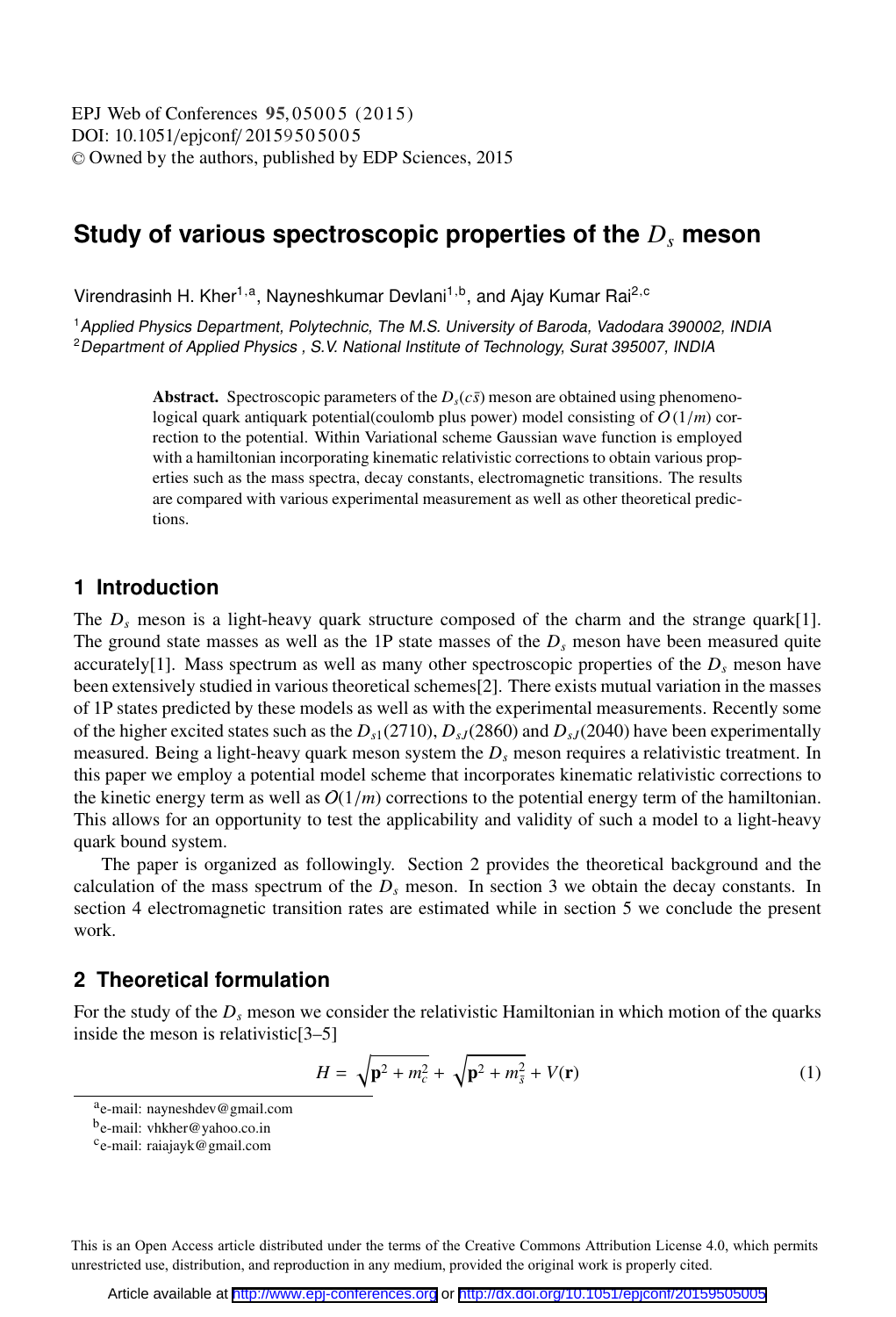#### EPJ Web of Conferences

where **p** is the relative momentum of the quark-antiquark and  $m_c$  is the *c* quark mass and  $m_{\overline{s}}$  is the *s* quark mass. The Hamiltonian in Eq(1) represents the energy of the meson in the meson rest frame. We expand the kinetic energy(K.E.) part of the Hamiltonian, as

$$
K.E. = \frac{\mathbf{p}^2}{2} \left( \frac{1}{m_c} + \frac{1}{m_{\bar{s}}} \right) - \frac{\mathbf{p}^4}{8} \left( \frac{1}{m_c^3} + \frac{1}{m_{\bar{s}}^3} \right) + O(p^6)
$$
 (2)

and  $V(\mathbf{r})$  is the quark-antiquark potential [6, 7],

$$
V(r) = V^{(0)}(r) + \left(\frac{1}{m_c} + \frac{1}{m_{\bar{s}}}\right) V^{(1)}(r) + O\left(\frac{1}{m^2}\right);
$$
\n(3)

where $[8-10]$ ,

$$
V^{(0)}(r) = -\frac{\alpha_c}{r} + Ar + V_0 \tag{4}
$$

*A* is the potential parameter and  $V_0$  is a constant.  $\alpha_c = (4/3)\alpha_S (M^2)$ ,  $\alpha_S (M^2)$  is the strong running coupling constant. The non-perturbative form of  $V^{(1)}(r)$  is not yet known, but leading order perturbation theory yields

$$
V^{(1)}(r) = -C_F C_A \alpha_s^2 / 4r^2; \tag{5}
$$

where  $C_F = 4/3$  and  $C_A = 3$  are the Casimir charges of the fundamental and adjoint representation, respectively[6]. The value of the QCD coupling constant  $\alpha_s(M^2)$  is determined through the simplest model with freezing[11, 12], namely

$$
\alpha_s(M^2) = \frac{4\pi}{\left(11 - \frac{2}{3}n_f\right) \ln \frac{M^2 + M_B^2}{\Lambda^2}}
$$
\n(6)

where  $M = 2m_c m_{\bar{s}}/(m_c + m_{\bar{s}}), M_B = 0.95$  GeV[11, 12], and  $\Lambda = 0.413$  GeV[13].

We have used the gaussian wave function in the present study. The gaussian wave function in position space has the form

$$
R_{nl}(\mu, r) = \mu^{3/2} \left( \frac{2 (n-1)!}{\Gamma(n+l+1/2)} \right)^{1/2} (\mu r)^{l} e^{-\mu^{2} r^{2} / 2} L_{n-1}^{l+1/2} (\mu^{2} r^{2})
$$
(7)

and in momentum space has the form

$$
R_{nl}(\mu, p) = \frac{(-1)^n}{\mu^{3/2}} \left( \frac{2(n-1)!}{\Gamma(n+l+1/2)} \right)^{1/2} \left( \frac{p}{\mu} \right)^l e^{-p^2/2\mu^2} L_{n-1}^{l+1/2} \left( \frac{p^2}{\mu^2} \right)
$$
(8)

Here,  $\mu$  is the variational parameter and *L* is Laguerre polynomial.

For the present study, we employ the Ritz variational scheme. We obtain the expectation values of the Hamiltonian as

$$
H\psi = E\psi \tag{9}
$$

The variational parameter,  $\mu$  is determined for each state using the Virial theorem [14]. Gaussian wavefunction in position space has been employed to obtain the expectation value of the potential energy part in the Virial theorem while momentum space wave function has been used to obtain the kinetic energy part.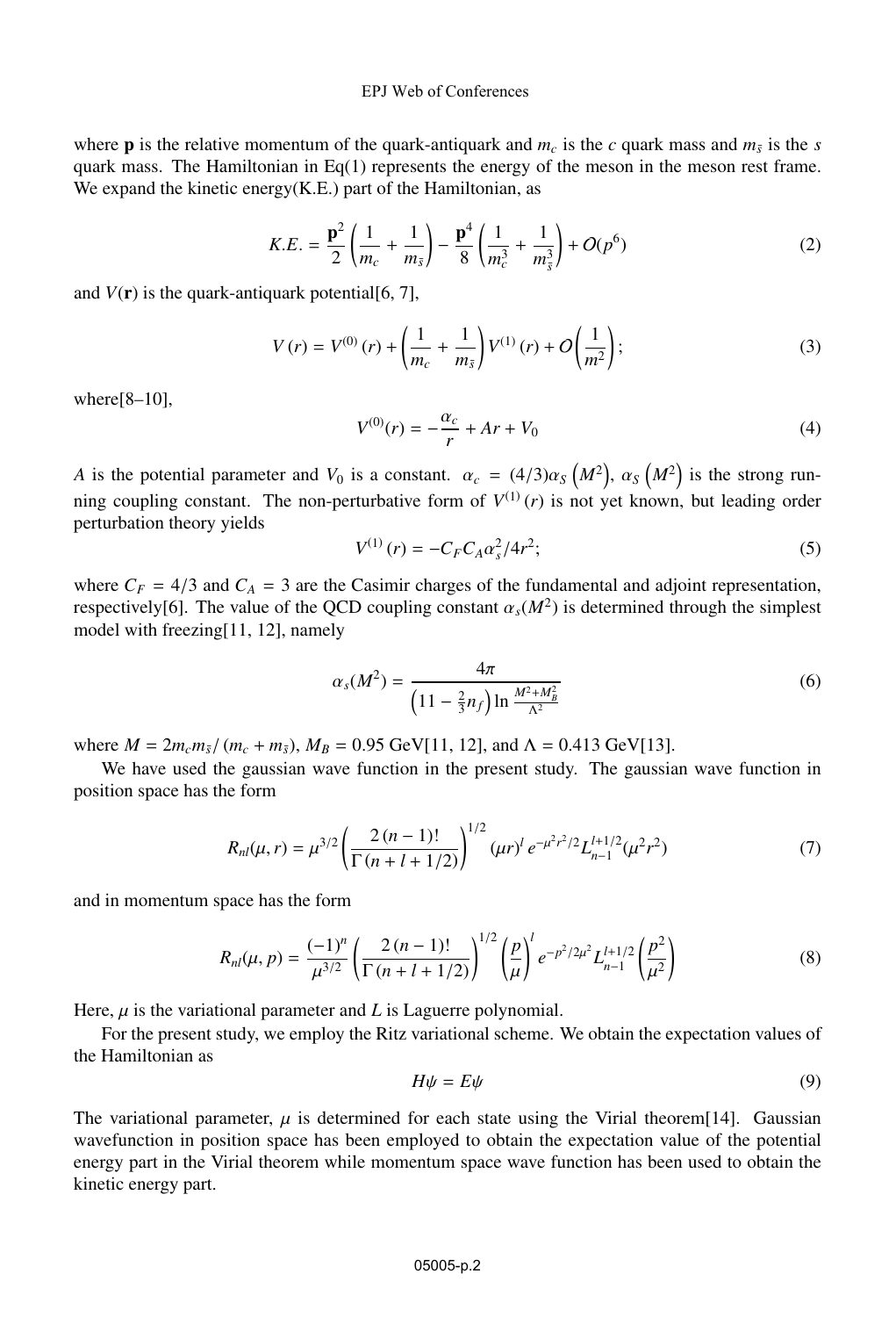#### ICNFP 2014

| <b>State</b> | $\mu$ (GeV) | $ R(0) $ GeV <sup>3/2</sup> | $M_{SA}$ (GeV) |          |       |       |       |       |
|--------------|-------------|-----------------------------|----------------|----------|-------|-------|-------|-------|
|              |             |                             | Present work   | Expt.[1] | [16]  | [17]  | [18]  | $[2]$ |
| 1S           | 0.451       | 0.454                       | 2.076          | 2.076    | 2.076 | 2.082 | 2.074 | 2.075 |
| 2S           | 0.322       | 0.224                       | 2.712          |          | 2.779 | 2.700 | 2.706 | 2.720 |
| 3S           | 0.268       | 0.152                       | 3.279          |          | 3.323 | 3.165 | 3.076 | 3.236 |
| 4S           | 0.237       | 0.117                       | 3.806          |          |       |       | 3.356 | 3.665 |
| 5S           | 0.216       | 0.096                       | 4.311          |          |       |       |       |       |
| 6S           | 0.201       | 0.082                       | 4.802          |          |       |       |       |       |
| 1P           | 0.351       |                             | 2.533          | 2.514    | 2.568 | 2.531 | 2.538 | 2.537 |
| 2P           | 0.283       |                             | 3.096          |          | 3.142 | 3.008 | 2.954 | 3.119 |
| 1D           | 0.313       |                             | 2.865          |          | 2.917 | 2.873 | 2.850 | 2.950 |
| 2D           | 0.264       |                             | 3.395          |          | 3.288 | 3.161 |       | 3.436 |

Table 1. Spin averaged masses of  $D_s$  meson.

As the interaction potential assumed here does not contain the spin dependent part,  $Eq(9)$  gives the spin averaged masses of the system. The calculated spin averaged mass os the ground state is matched with the experimental spin-averaged mass using the equation [10]

$$
M_{SA} = M_P + \frac{3}{4}(M_V - M_P) \tag{10}
$$

;where  $M_V$  and  $M_P$  are the vector and pseudoscalar meson ground state masses taken from ref [1]. This fixes the parameter  $V_0$ . Using this value of  $V_0$  we calculate *S*, *P*, and *D* wave spin-averaged masses of *Ds* mesons which are listed in Table 1. For the comparison for the *nJ* state, we compute the spin-averaged or the center of weight mass from the respective theoretical values as [10]

$$
M_{CW,n} = \frac{\Sigma_J 2(2J+1)M_{nJ}}{\Sigma_J 2(2J+1)}
$$
\n(11)

where,  $M_{CWn}$  denotes the spin-averaged mass of the *n* state and  $M_{nJ}$  represents the mass of the meson in the *nJ* state.

The value of the radial wave function  $R(0)$  for  $0^{-+}$  and  $1^{--}$  states would be different due to their spin dependent hyperfine interaction. The spin hyperfine interaction of the heavy-light flavored mesons is small and this can cause a small shift in the value of the wave function at the origin[10, 15].

The parameters used to calculate the low lying masses of the  $D_s$  meson are  $A = 0.135 \text{ GeV}^{-1}$ ,  $m_{\bar{s}} = 0.55 \text{ GeV}, m_c = 1.35 \text{ GeV}$  and the value of the constant  $V_0 = -0.123 \text{ GeV}$ . The spin averaged masses for S, P and D states are tabulated in Table 1. It can be observed that the spin-averaged masses obtained are in good agreement with experimental and other theoretical predictions.

### **2.1 Excited states**

We add separately (in Eq.(9)) the spin-dependent part of the usual one gluon exchange potential (OGEP) between the quark anti quark for computing the hyperfine and spin-orbit shifting of the lowlying *S* , *P* and *D*-states. Thus to take into account the spin dependent and spin-orbit interaction, causing the splitting of the *nL* levels one introduces additional term in the Hamiltonian[19–21]

$$
V_{SD}(\mathbf{r}) = \left(\frac{\mathbf{L}\cdot\mathbf{S}_{c}}{2m_{c}^{2}} + \frac{\mathbf{L}\cdot\mathbf{S}_{s}}{2m_{s}^{2}}\right)\left(-\frac{dV^{(0)}(r)}{rdr} + \frac{8}{3}\frac{\alpha_{S}}{r^{3}}\right) + \frac{4}{3}\frac{\alpha_{S}}{m_{c}m_{\bar{s}}} \frac{\mathbf{L}\cdot\mathbf{S}}{r^{3}} + \frac{8\alpha_{S}}{9m_{c}m_{\bar{s}}} \mathbf{S}_{c} \cdot \mathbf{S}_{s} 4\pi\delta(\mathbf{r}) + \frac{4}{3}\alpha_{S}\frac{1}{m_{c}m_{\bar{s}}} \left\{3(\mathbf{S}_{c}\cdot\mathbf{n})(\mathbf{S}_{s}\cdot\mathbf{n}) - (\mathbf{S}_{c}\cdot\mathbf{S}_{s})\right\}\frac{1}{r^{3}}, \quad \mathbf{n} = \frac{\mathbf{r}}{r}
$$
(12)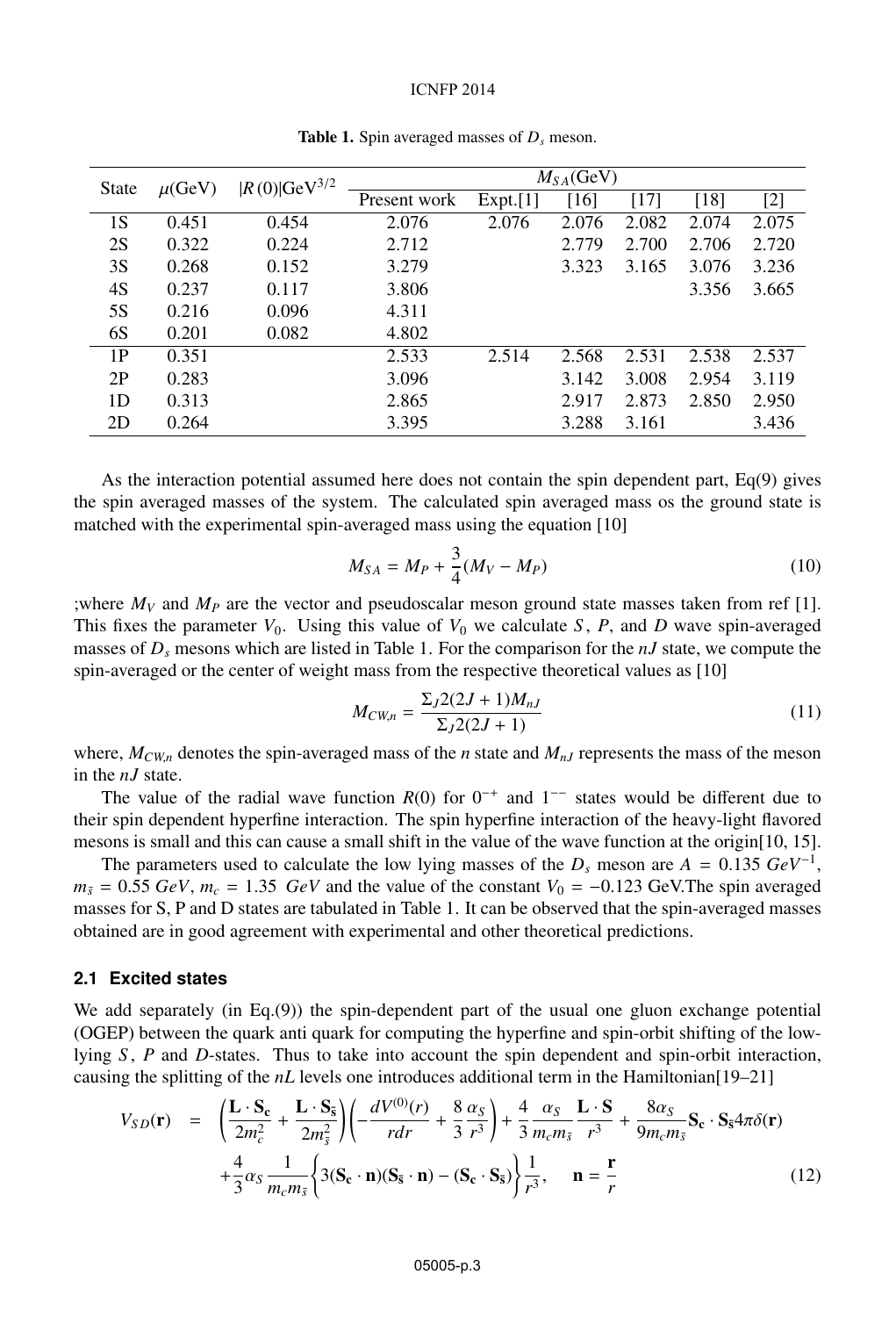### EPJ Web of Conferences

where  $V^{(0)}(r)$  is the phenomenological potential, the first terms takes into account the relativistic corrections to the potential  $V(r)$ , the second term accounts spin orbital interaction, third term is usual spin-spin interaction part which is responsible for pseudoscalar and vector meson splitting(Eq. (15)  $\&$  (16)) and fourth term stands for tensor interaction.

In the case of quark and antiquark of unequal mass charge-conjugation parity is no longer a good quantum number and so the states with  $J = L$ , are mixtures of spin-triplet  $\left| {^{3}L_{L}} \right\rangle$  and spin-singlet  $\left| {^{1}L_{L}} \right\rangle$ states:  $J = L = 1, 2, 3, ...$ 

$$
|\psi_J\rangle = |^1L_L\rangle \cos\phi + |^3L_L\rangle \sin\phi \tag{13}
$$

$$
|\psi'_J\rangle = -|{}^1L_L\rangle \sin\phi + |{}^3L_L\rangle \cos\phi \tag{14}
$$

where  $\phi$  is the mixing angle and the primed state has the heavier mass. Such mixing occurs due to the nondiagonal spin-orbit and tensor terms in Eq (9). The masses of the physical states were obtained by diagonalizing the mixing matrix. The calculated values of the mass spectra of  $D<sub>s</sub>$  meson are listed in Table 2. We are following spectroscopic notation  $n^{2S+1}L_J$  in Table 2. Overall the mass spectrum is in satisfactory agreement with others.

| <b>State</b> | Present | Expt.[1]           | $[2]$ | [18]  | $[17]$ | $[16]$ | $[24]$ |
|--------------|---------|--------------------|-------|-------|--------|--------|--------|
| $1^1S_0$     | 1.962   | 1.968              | 1.969 | 1.975 | 1.940  | 1.965  | 1.969  |
| $1^3S_1$     | 2.108   | 2.112              | 2.111 | 2.108 | 2.130  | 2.113  | 2.107  |
| $1^3P_0$     | 2.436   | 2.318              | 2.509 | 2.455 | 2.380  | 2.487  | 2.344  |
| $1P'_1$      | 2.536   | 2.535              | 2.574 | 2.522 | 2.520  | 2.605  | 2.510  |
| $1P_1$       | 2.518   | 2.460              | 2.536 | 2.502 | 2.510  | 2.535  | 2.488  |
| $1^3P_2$     | 2.558   | 2.573              | 2.571 | 2.586 | 2.580  | 2.581  | 2.559  |
| $2^1S_0$     | 2.684   |                    | 2.688 | 2.659 | 2.610  | 2.700  | 2.640  |
| $2^3S_1$     | 2.722   | $2.710^{+12}_{-7}$ | 2.731 | 2.722 | 2.730  | 2.806  | 2.714  |
| $1^3D_1$     | 2.881   |                    | 2.913 | 2.838 | 2.820  | 2.900  | 2.804  |
| $1D'_2$      | 2.867   |                    | 2.931 | 2.845 | 2.860  | 2.913  | 2.849  |
| $1D_2$       | 2.846   |                    | 2.961 | 2.856 | 2.880  | 2.953  | 2.788  |
| $1^3D_3$     | 2.851   | $2.862^{+6}_{-3}$  | 2.971 | 2.857 | 2.900  | 2.925  | 2.811  |
| $2^3P_0$     | 3.033   |                    | 3.054 | 2.901 | 2.900  | 3.067  | 2.830  |
| $2P_1$       | 3.086   | $3.044_{-9}^{+30}$ | 3.067 | 2.928 | 3.000  | 3.114  | 2.958  |
| $2P_1'$      | 3.100   |                    | 3.154 | 2.942 | 3.010  | 3.165  | 2.995  |
| $2^3P_2$     | 3.112   |                    | 3.142 | 2.980 | 3.060  | 3.157  | 3.040  |
| $3^1S_0$     | 3.265   |                    | 3.219 | 3.044 | 3.090  | 3.259  |        |
| $3^3S_1$     | 3.283   |                    | 3.242 | 3.087 | 3.190  | 3.345  |        |
| $2^{3}D_{1}$ | 3.411   |                    | 3.383 | 3.144 | 3.250  |        | 3.217  |
| $2D'_2$      | 3.396   |                    | 3.403 | 3.172 | 3.280  |        | 3.260  |
| $2D_2$       | 3.380   |                    | 3.456 | 3.167 | 3.290  |        | 3.217  |
| $2^3D_3$     | 3.382   |                    | 3.469 | 3.157 | 3.310  |        | 3.240  |
| $4^{1}S_{0}$ | 3.798   |                    | 3.652 | 3.331 |        |        |        |
| $4^{3}S_{1}$ | 3.809   |                    | 3.669 | 3.364 |        |        |        |

**Table 2.** Masses of the  $D_s$  mesons(in GeV).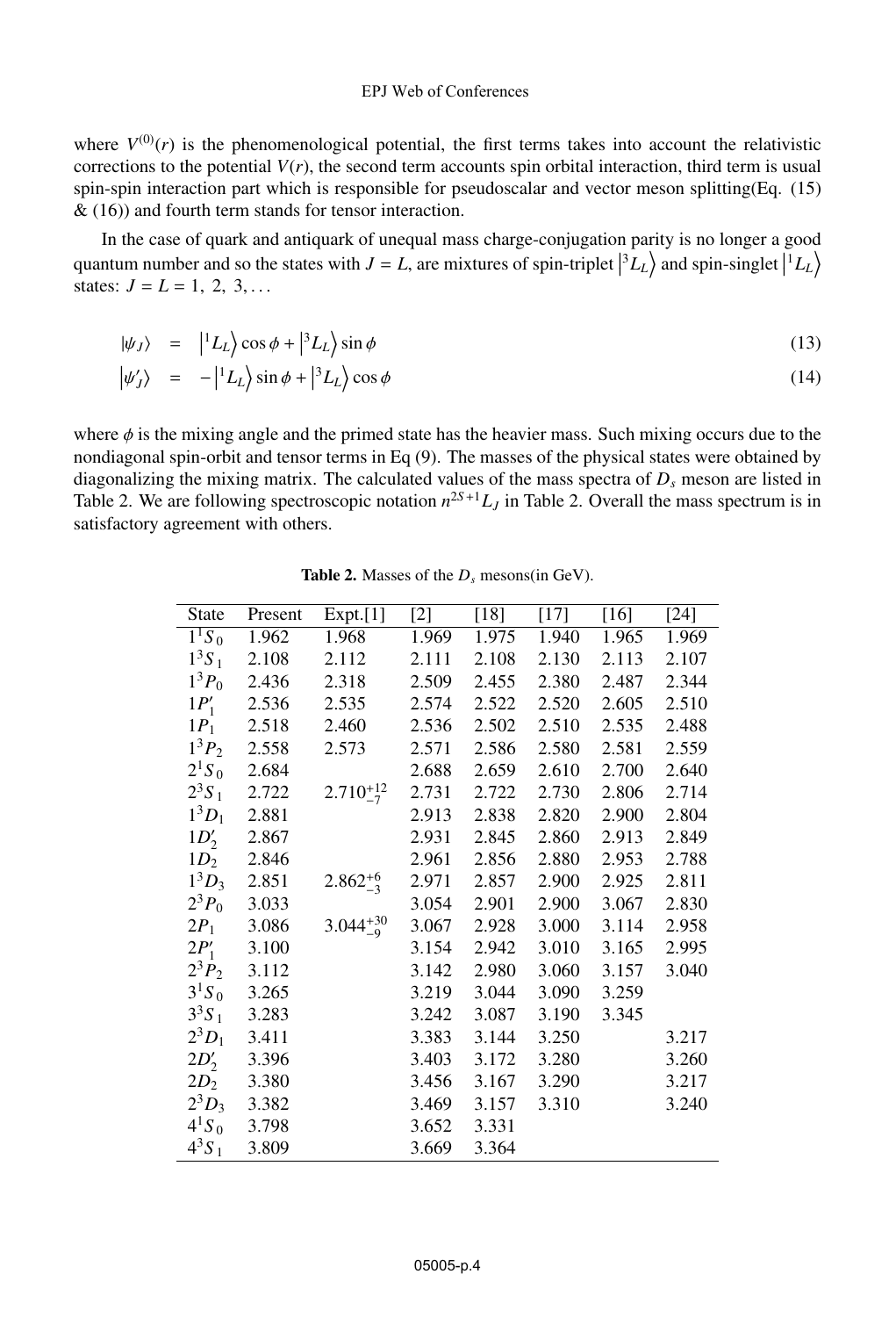### ICNFP 2014

### **3 Decay constants**

The decay constants of mesons are important parameters in the study of leptonic or non-leptonic weak decay processes. In the non-relativistic limit, we compute the decay constants using the Van-Royen-Weisskopf formula[25],

$$
f_{P/V}^2 = \frac{12 \left| \psi_{P/V}(0) \right|^2}{M_{P/V}} \bar{C}^2(\alpha_S); \tag{15}
$$

where  $\bar{C}(\alpha_S)$  is the QCD correction factor given by[26]

$$
\bar{C}^2(\alpha_S) = 1 - \frac{\alpha_S}{\pi} \left[ 2 - \frac{m_Q - m_{\bar{q}}}{m_Q + m_{\bar{q}}} \ln \frac{m_Q}{m_{\bar{q}}} \right].
$$
\n(16)

The computed  $f_P$  and  $f_V$  for  $D_s$  meson using equation (15) are tabulated in Table 3. The value in parenthesis is the decay constant with QCD correction. The Eq.  $(15)$  also gives the inequality $[14]$ 

$$
\sqrt{m_v} f_v \ge \sqrt{m_p} f_p \tag{17}
$$

Our results are in accordance with Eq. (17).

|  | <b>Table 3.</b> Decay constants of the $D_s$ meson(in GeV). |  |  |  |
|--|-------------------------------------------------------------|--|--|--|
|--|-------------------------------------------------------------|--|--|--|

|       |           | 1S                        | 2S      | 3S      | 4S      |
|-------|-----------|---------------------------|---------|---------|---------|
| fp    | This work | 0.299                     | 0.131   | 0.082   | 0.059   |
|       |           | (0.200)                   | (0.088) | (0.055) | (0.039) |
|       | [27]      | $0.254 \pm 0.006$         |         |         |         |
|       | [28]      | $0.248 \pm 0.002$         |         |         |         |
|       | [29]      | $0.235 \pm 0.024$         |         |         |         |
|       | This work | 0.312                     | 0.133   | 0.082   | 0.059   |
|       |           | (0.209)                   | (0.089) | (0.055) | (0.039) |
| $f_V$ | [30]      | 0.335                     |         |         |         |
|       | [31]      | $0.326_{-0.017}^{+0.021}$ |         |         |         |
|       | [32]      | 0.254                     |         |         |         |
|       | [33]      | 0.242                     |         |         |         |

### **4 Electromagnetic transition widths**

### **4.1 Electric Dipole Transition**

The radiative widths are calculated in the dipole approximation. The E1 matrix elements are determined by using the variational radial wave functions of the initial and the final state and explicitly performing the angular integration given by[34]

$$
\Gamma_{fi} = \frac{4\alpha}{9} \left( \frac{e_{Q}m_{\bar{q}} - e_{\bar{q}}m_{Q}}{m_{\bar{q}} + m_{Q}} \right)^{2} k^{3} |\langle f|r|i \rangle|^{2} \frac{E_{f}}{M_{i}} \times \begin{cases} 1 & \text{for } {}^{3}P_{J} \to {}^{3}S_{1} \\ 1 & \text{for } {}^{1}P_{1} \to {}^{1}S_{0} \\ (2J+1)/3 & \text{for } {}^{3}S_{1} \to {}^{3}P_{J} \\ 3 & \text{for } {}^{1}S_{0} \to {}^{1}P_{1} \end{cases}
$$
(18)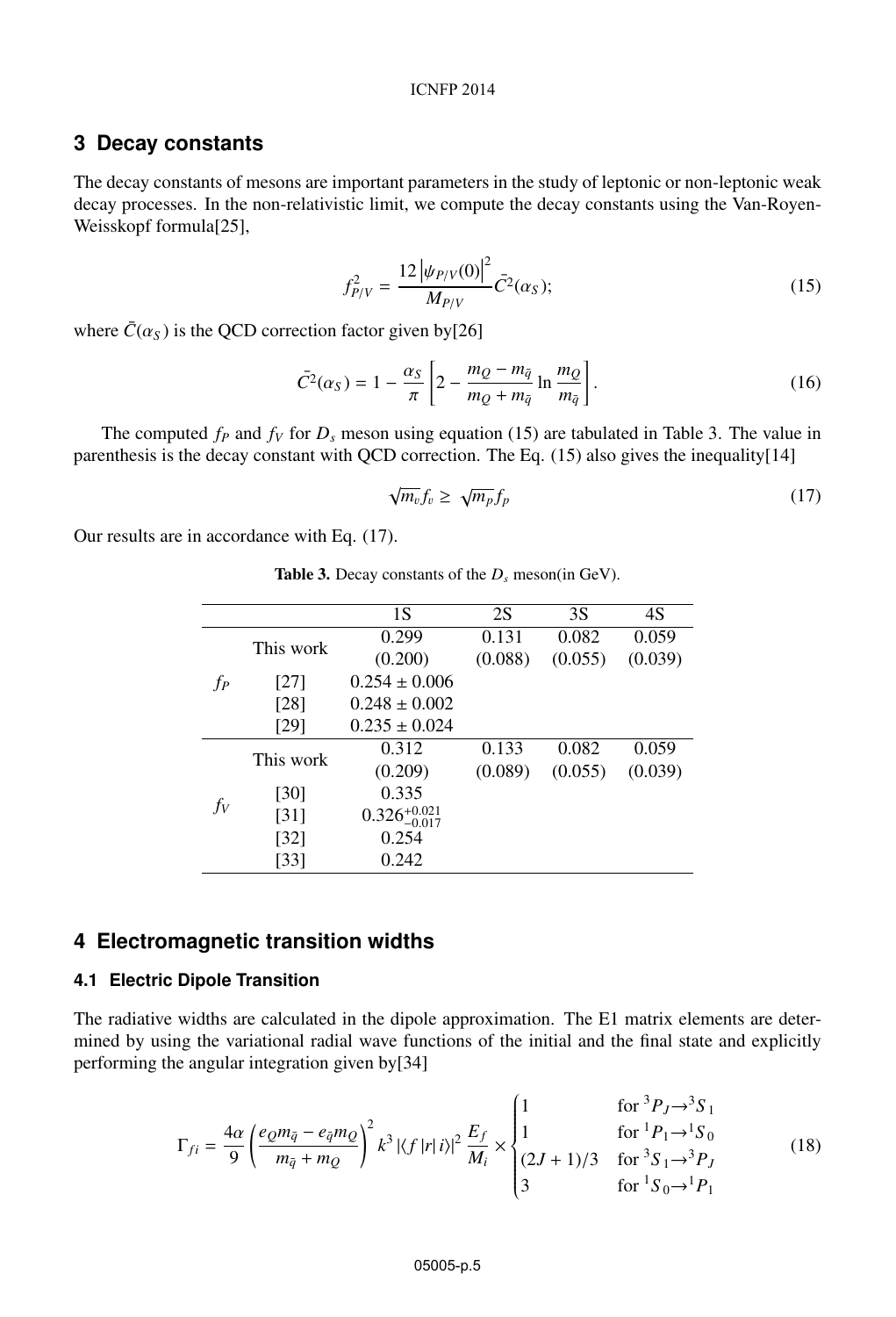### EPJ Web of Conferences

Here,  $\alpha$  is the fine structure constant, k is the photon energy,  $e_{\bar{q}}$  and  $e_Q$  are the quark charges in units of the proton charge,  $E_f$  is the energy of the final meson state,  $M_i$  is the mass of the initial meson state, and  $m_{\bar{q}}$  and  $m_Q$  are the quark masses employed within the present work.

The E1 radiative transition widths are listed in tables (4).

| Transition                        | k(GeV) | $\Gamma$ (keV) | [35] | $[34]$ | [36] | [24] |
|-----------------------------------|--------|----------------|------|--------|------|------|
| $1^3P_2 \to 1^3S_1\gamma$         | 0.411  | 2.74           | 8.8  | 44.1   | 19   |      |
| $1P'_1 \rightarrow 1^3S_1\gamma$  | 0.392  | 0.05           | 4.76 | 8.90   | 5.6  |      |
| $1P'_1 \rightarrow 1^1S_0\gamma$  | 0.509  | 5.11           | 3.49 | 54.5   | 15   |      |
| $1P_1 \rightarrow 1^1S_0\gamma$   | 0.495  | 0.09           | 4.9  | 12.8   | 6.2  |      |
| $1P_1 \rightarrow 1^3S_1\gamma$   | 0.377  | 2.07           | 0.13 | 15.5   | 5.5  |      |
| $1^3P_0 \to 1^3S_1\gamma$         | 0.306  | 1.13           | 1.0  | 4.92   | 1.9  |      |
| $2^3S_1 \rightarrow 1^3P_2\gamma$ | 0.158  | 0.14           |      |        |      | 0.1  |
| $2^3S_1 \rightarrow 1^3P_0\gamma$ | 0.271  | 0.73           |      |        |      | 6.9  |
| $2^1S_0 \rightarrow 1P'_1\gamma$  | 0.144  | 0.006          |      |        |      |      |
| $2^1S_0 \rightarrow 1P_1\gamma$   | 0.161  | 0.44           |      |        |      |      |
| $2^3S_1 \rightarrow 1P'_1\gamma$  | 0.180  | 0.004          |      |        |      |      |
| $2^3S_1 \rightarrow 1P_1\gamma$   | 0.196  | 0.27           |      |        |      |      |

Table 4. E1 transition widths in the *Ds* meson.

### **4.2 Magnetic Dipole Transitions**

L

The M1 rate for transitions between *S* -wave levels is given by[24, 37] is

$$
\Gamma_{M1}(i \to f + \gamma) = \frac{16\alpha}{3} \mu^2 k^3 (2J_f + 1) |\langle f| j_0 (kr/2) |i \rangle|^2 , \qquad (19)
$$

where the magnetic dipole moment is

$$
\mu = \frac{m_{\bar{q}}e_Q - m_Qe_{\bar{q}}}{4m_{\bar{q}}m_Q} \tag{20}
$$

and  $k$  is the photon energy. Rates for the allowed transitions between the spin-triplet and the spinsinglet states are given in Table (5).

| Transition                        | $k$ (GeV) | $\Gamma$ (keV) | [34]   | 1381 |
|-----------------------------------|-----------|----------------|--------|------|
| $1^3S_1 \rightarrow 1^1S_0\gamma$ | 0.141     | 0.085          | - 1.91 | 0.2  |
| $2^3S_1 \rightarrow 2^1S_0\gamma$ | 0.038     | 0.002          |        |      |
| $3^3S_1 \rightarrow 3^1S_0\gamma$ | 0.018     | 0.000          |        |      |
| $2^3S_1 \rightarrow 1^1S_0\gamma$ | 0.654     | 1.28           |        |      |
| $2^1S_0 \rightarrow 1^3S_1\gamma$ | 0.514     | 1.82           |        |      |

Table 5. M1 transition widths in the *Ds* meson.

## **5 Conclusion**

In this paper we have obtained the mass spectra and various decay properties of the  $D<sub>s</sub>$  meson within the framework of potential models with kinematic relativistic correction to the kinetic energy term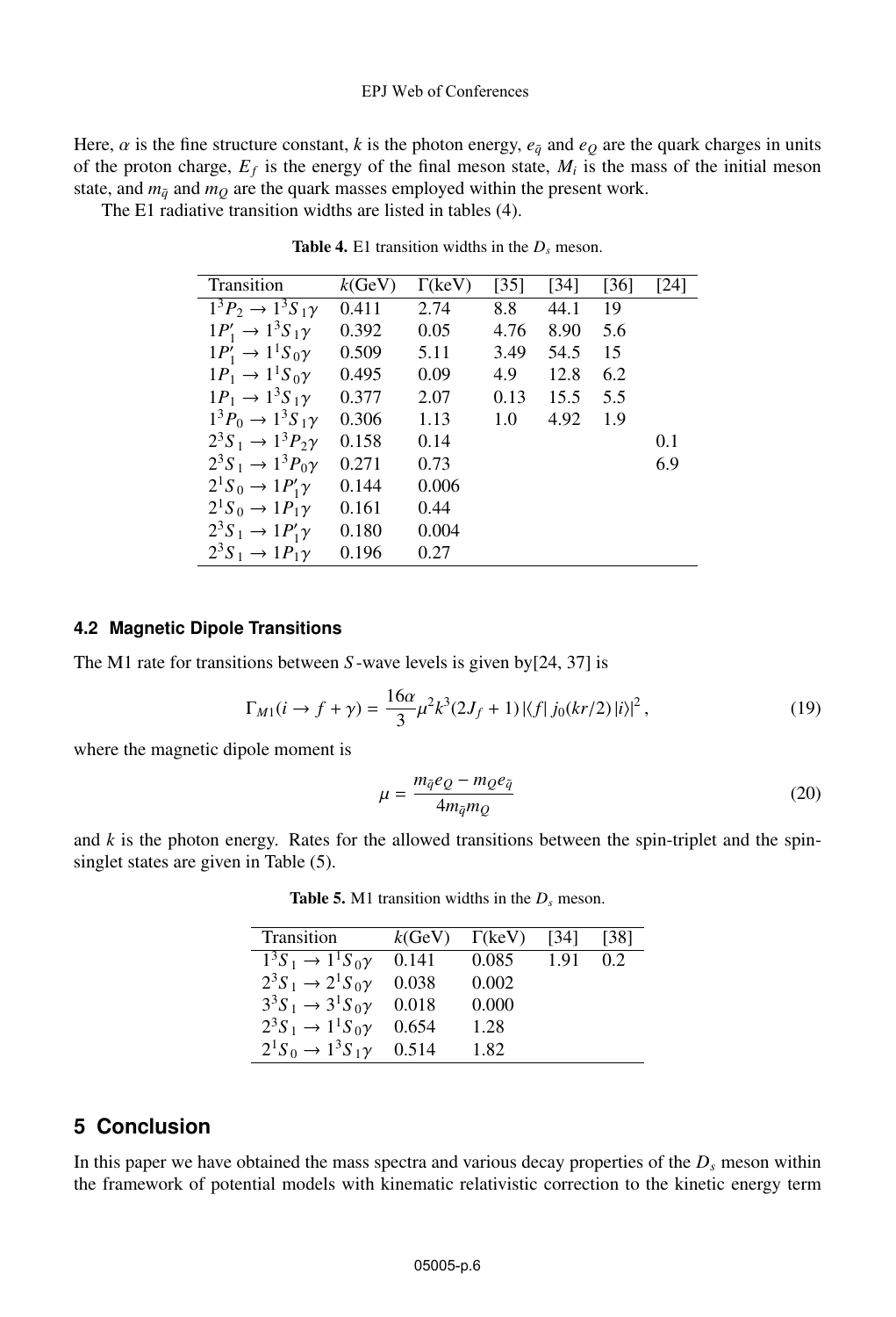#### ICNFP 2014

as well as  $O(1/m)$  correction to potential energy term. Looking at table 1 it can be seen that the spin averaged masses for the various s, p and d wave states are in good agreement with the experimental measurements as well as other theoretical estimates. From table 2 it can be observed that the entire mass spectrum is also in fair agreement with various models and experimental results. The pseudoscalar and vector decay constants without QCD correction are in satisfactory agreement with other theoretical predictions as can be seen from table 3. The e1 transition rates listed in table 4 as well as M1 transition rates listed in table 5 obtained with the present framework show significant disagreement with other theoretical estimates. In conclusion we find that the present model is adequately predicts the mass spectrum however the decay properties are in disagreement.

## **References**

- [1] J. Beringer, P.D. Group, Phys. Rev. **D86**, 010001 (2012)
- [2] D. Ebert, R. Faustov, V. Galkin, Eur. Phys. J. C66, 197 (2010)
- [3] N. Devlani, A.K. Rai, Phys. Rev. D 84, 074030 (2011)
- [4] N. Devlani, A. Rai, Eur. Phys. J. A48, 104 (2012)
- [5] N. Devlani, A. Rai, Int. J. Theor. Phys. 52, 2196 (2013)
- [6] Y. Koma, M. Koma, H. Wittig, Phys. Rev. Lett 97, 122003 (2006)
- [7] N. Devlani, A. Rai, Eur. Phys. J. A50, 154 (2014)
- [8] A.K. Rai, R.H. Parmar, P.C. Vinodkumar, J. Phys. G: Nucl. Part. Phys. 28, 2275 (2002)
- [9] A.K. Rai, J.N. Pandya, P.C. Vinodkumar, J. Phys. G: Nucl. Part. Phys. 31, 1453 (2005)
- [10] A.K. Rai, B. Patel, P.C. Vinodkumar, Phys. Rev. C 78, 055202 (2008)
- [11] A.M. Badalian, A.I. Veselov, B.L.G. Bakker, Phys. Rev. D 70, 016007 (2004)
- [12] Y.A. Simonov, Physics of Atomic Nuclei 58, 107 (1995)
- [13] D. Ebert, R.N. Faustov, V.O. Galkin, Phys. Rev. D **79**, 114029 (2009)
- [14] D.S. Hwang, G.H. Kim, Phys. Rev. D 55, 6944 (1997)
- [15] B. Patel, P.C. Vinodkumar, J. Phys. G. 36, 035003 (2009)
- [16] M. Di Pierro, E. Eichten, Phys. Rev. D 64, 114004 (2001)
- [17] J. Zeng, J.W. Van Orden, W. Roberts, Phys. Rev. D 52, 5229 (1995)
- [18] T. Lahde, C. Nyfalt, D. Riska, Nucl. Phys. A674, 141 (2000), hep-ph/9908485
- [19] E.J. Eichten, C. Quigg, Phys. Rev. D 49, 5845 (1994)
- [20] D. Gromes, Z. Phys. **C26**, 401 (1984)
- [21] S. Gershtein, V. Kiselev, A. Likhoded, A. Tkabladze, Phys. Usp. 38, 1 (1995)
- [22] S. Godfrey, Phys. Rev. **D70**, 054017 (2004)
- [23] G. Aad et al. (The ATLAS Collaboration) (2014), 1407.1032v1
- [24] D.M. Li, P.F. Ji, B. Ma, Eur. Phys. J. **C71**, 1 (2011)
- [25] R. Van Royen, V. Weisskopf, Nuovo Cim. **A50**, 617 (1967)
- [26] E. Braaten, S. Fleming, Phys. Rev. D **52**, 181 (1995)
- [27] D. Asner et al. (Heavy Flavor Averaging Group) (2010), arXiv:hep-ex/1010.1589
- [28] C.T.H. Davies, C. McNeile, E. Follana, G.P. Lepage, H. Na, J. Shigemitsu (HPQCD Collaboration), Phys. Rev. D 82, 114504 (2010)
- [29] S. Narison, Phys. Lett. B520, 115 (2001), hep-ph/0108242
- [30] D. Ebert, V.O. Galkin, R.N. Faustov, Phys. Rev. D 57, 5663 (1998)
- [31] C. Albertus, E. Hernández, J. Nieves, J.M. Verde-Velasco, Phys. Rev. D 71, 113006 (2005)
- [32] K. Bowler et al. (UKQCD Collaboration), Nucl.Phys. B619, 507 (2001), hep-lat/0007020